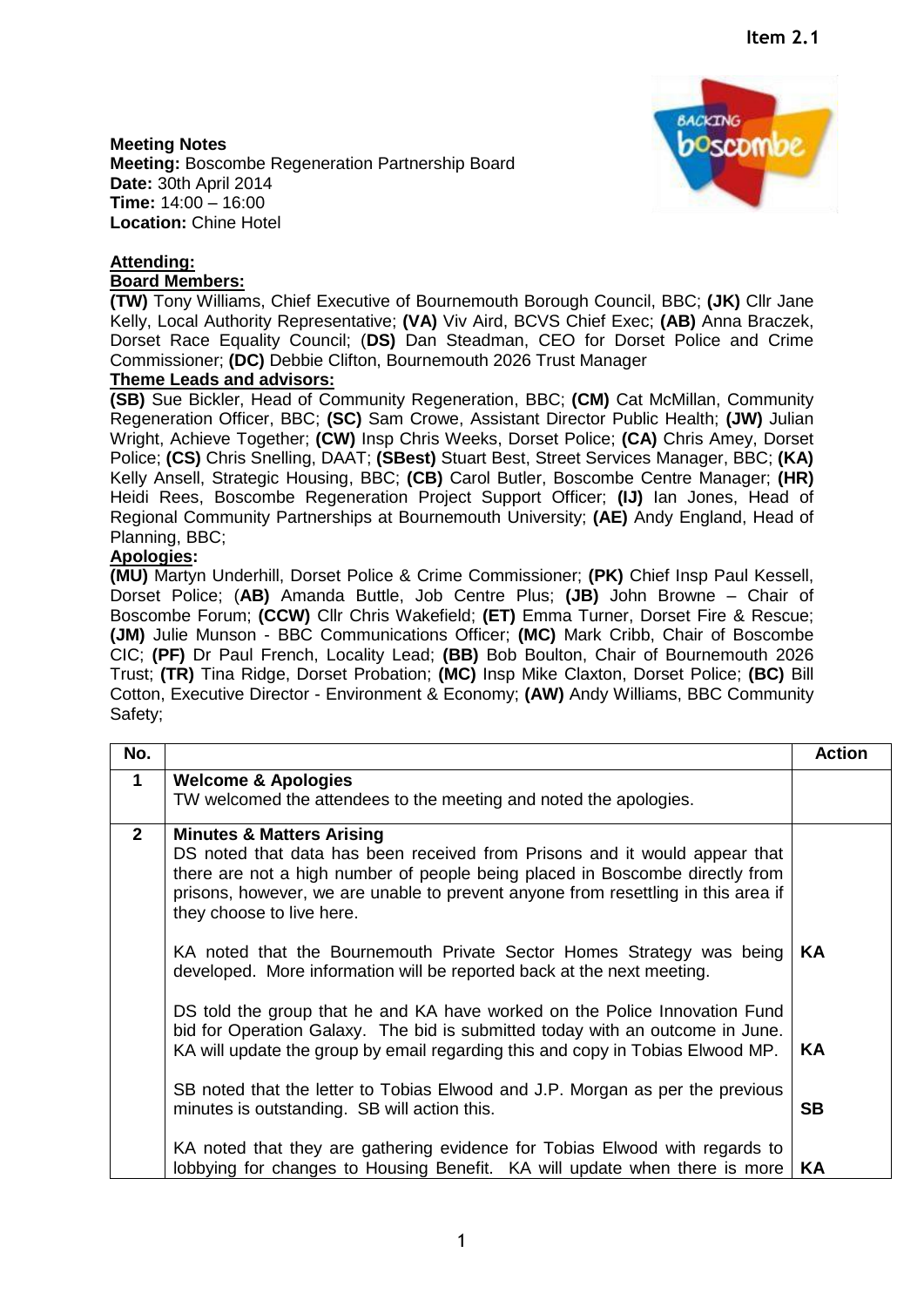|              | information. TW asked KA to provide information regarding this to the Leader<br>using the Blue Notes system. KA will contact the Leader's secretary to discuss<br>this.                                                                                                                                                                                                                                                                                                                                                        | KА         |
|--------------|--------------------------------------------------------------------------------------------------------------------------------------------------------------------------------------------------------------------------------------------------------------------------------------------------------------------------------------------------------------------------------------------------------------------------------------------------------------------------------------------------------------------------------|------------|
|              | <b>IJ</b> was welcomed to the meeting.                                                                                                                                                                                                                                                                                                                                                                                                                                                                                         |            |
|              | Letter from BBC re Inside Out Programme<br>It was felt that this letter was unsatisfactory in answering the Boards questions.<br>TW asked SB to reply to this letter asking for more evidence of some of the<br>assertions in the letter and what their complaints procedure is.                                                                                                                                                                                                                                               | <b>SB</b>  |
| $\mathbf{3}$ | Theme Lead updates & Challenges<br>Please find updates at www.bournemouth.gov.uk/boscombepriorities                                                                                                                                                                                                                                                                                                                                                                                                                            |            |
|              | <b>Housing</b><br>DC noted that Gladstone Mews development will be completed by 21 <sup>st</sup> July and<br>keys will be handed over. There is some delay in the marketing as there are<br>some issues relating to the transferring of land from the Council to Bournemouth<br>2026 Trust. All of the literature is ready to go out once this has been resolved.                                                                                                                                                              |            |
|              | KA noted that there has been a default notice issues on a supported living<br>scheme in Boscombe which was having a significant impact on the community.<br>Housing is working with them on an exit strategy and the owner is keen to sell<br>This will hopefully be a future HMO to family dwelling<br>the property.<br>refurbishment for the Council.                                                                                                                                                                        |            |
|              | <b>Employment and Enterprise</b><br>Outset Bournemouth will be moving to the former Darracott Road day Centre on<br>May 16 <sup>th</sup> . There will be a formal launch later on in the summer.                                                                                                                                                                                                                                                                                                                               |            |
|              | CB was welcomed to the Board. CB has been appointed as the Boscombe<br>Centre Manager and will be working with the Boscombe Market and Businesses<br>in the area. SB noted that one of the challenges needed to be looked at is the<br>number of empty shops in the area and what the partnership is doing to<br>incentivise businesses into the area.                                                                                                                                                                         |            |
|              | <b>Education and Attainment</b><br>JW noted that although it may seem quiet from the Boards perspective, most of<br>the work in this area is being done within schools. Outcomes and priorities will<br>be ready by the end of July ready for the new school year. A data analyst is now<br>working with the team and JW asked for any members of the partnership to<br>forward relevant data on to him. JW was asked to bring some early concepts to<br>the next Board meeting regarding raising aspirations in young people. | <b>JW</b>  |
|              | IJ raised the need for the partnership to have closer links with the University-this<br>would enable students to work on projects within Boscombe and benefit the local<br>community.                                                                                                                                                                                                                                                                                                                                          |            |
|              | <b>Crime</b><br>There were 500 fewer victims of crime within the last year, a 10% reduction. CW<br>asked the group to consider ideas of how to work more collaboratively across<br>Bournemouth and Boscombe regarding breaking the cycle of ASB. At present<br>people are just being moved around the town. DS asked the group if they feel                                                                                                                                                                                    | <b>ALL</b> |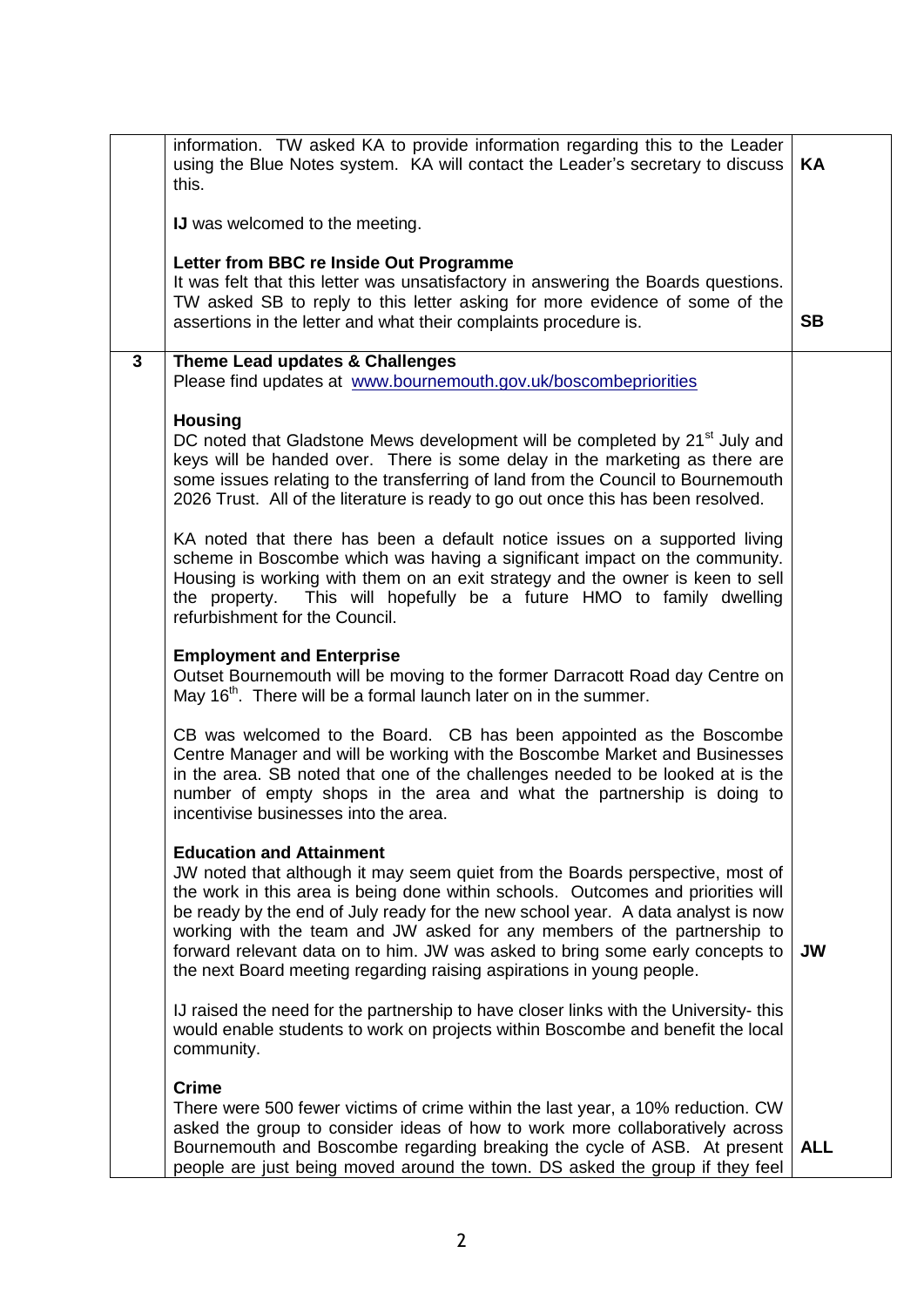|   | that they have been included in consultation regarding ASB since a change to<br>the legislation. Although some members were involved through the Community<br>Safety Partnership, other members have not been included. It was decided that<br>this should sit with the Atlas group and will be raised at the next meeting.<br><b>Environment</b><br>SBest noted that now CB is in post they are focussing on the precinct to pick up<br>any ongoing issues so that they can be dealt with. CM noted that following<br>reservations from DOTS Disability of the initial design of the shared space<br>scheme a controlled crossing has been included. The Market space is also being<br>revised as it does not adhere to its current planning conditions. There will be<br>some de-cluttering works so that the Market can fit back into its original footprint.<br>A full communications plan will be put together for this project. | <b>CW/HR</b><br><b>JM</b> |
|---|---------------------------------------------------------------------------------------------------------------------------------------------------------------------------------------------------------------------------------------------------------------------------------------------------------------------------------------------------------------------------------------------------------------------------------------------------------------------------------------------------------------------------------------------------------------------------------------------------------------------------------------------------------------------------------------------------------------------------------------------------------------------------------------------------------------------------------------------------------------------------------------------------------------------------------------|---------------------------|
|   | <b>Health</b><br>SC noted that Public Health no longer commission screening programmes. This<br>is now the responsibility of the NHS England local area team. NHS England will<br>be working with local practices to try and improve the screening rate for<br>Boscombe.                                                                                                                                                                                                                                                                                                                                                                                                                                                                                                                                                                                                                                                              |                           |
|   | One of the challenges for the Health theme is to try and get better engagement<br>from health partners about the wider issues. An area that will be looked at is<br>finding out how local practices work as they are essentially a business and have<br>to make their business viable. SC noted that two local doctor practices are<br>considering merging in the near future. NHS England will support new practices<br>if their intention is to work on local social issues. SC will have a discussion the<br>two practices to see where they are with this merger.                                                                                                                                                                                                                                                                                                                                                                 | <b>SC</b>                 |
|   | VA noted that in other parts of the country social prescribing is undertaken. This<br>would enable the voluntary sector to become a lot more involved in GP practices<br>in terms of navigating people who have social conditions through to voluntary<br>sector help. There has been some positive evaluation completed which is<br>showing a good return in investment. SC will bring more information to the<br>group following some investigating.                                                                                                                                                                                                                                                                                                                                                                                                                                                                                | <b>SC</b>                 |
| 4 | <b>Cross Cutting Challenges</b><br>SB gave a presentation regarding the current challenges facing the Boscombe<br>Regeneration Partnership. (See attached presentation.)                                                                                                                                                                                                                                                                                                                                                                                                                                                                                                                                                                                                                                                                                                                                                              |                           |
|   | AE said that in his opinion, neighbourhood planning is the key.<br>There is<br>government funding to support community groups and it is very much community<br>driven. AE noted that it is very important to have the right community group lead<br>on this that the local community will support. Another benefit to neighbourhood<br>planning is that it engages a wide variety of people including young people and<br>schools. IJ suggested that University students could supply support within<br>neighbourhood planning.                                                                                                                                                                                                                                                                                                                                                                                                       | <b>CJK/CCW</b><br>/CPSW   |
|   | TW said that Council will reflect on whether the three Boscombe West ward<br>members wish to include this in their manifesto.                                                                                                                                                                                                                                                                                                                                                                                                                                                                                                                                                                                                                                                                                                                                                                                                         | <b>SB</b>                 |
|   | TW suggested that links/partnerships with some of the private and public sector<br>need to be reignited and suggested that there could be another engagement<br>event. SB noted that the partnership need to be clear with agencies/businesses                                                                                                                                                                                                                                                                                                                                                                                                                                                                                                                                                                                                                                                                                        |                           |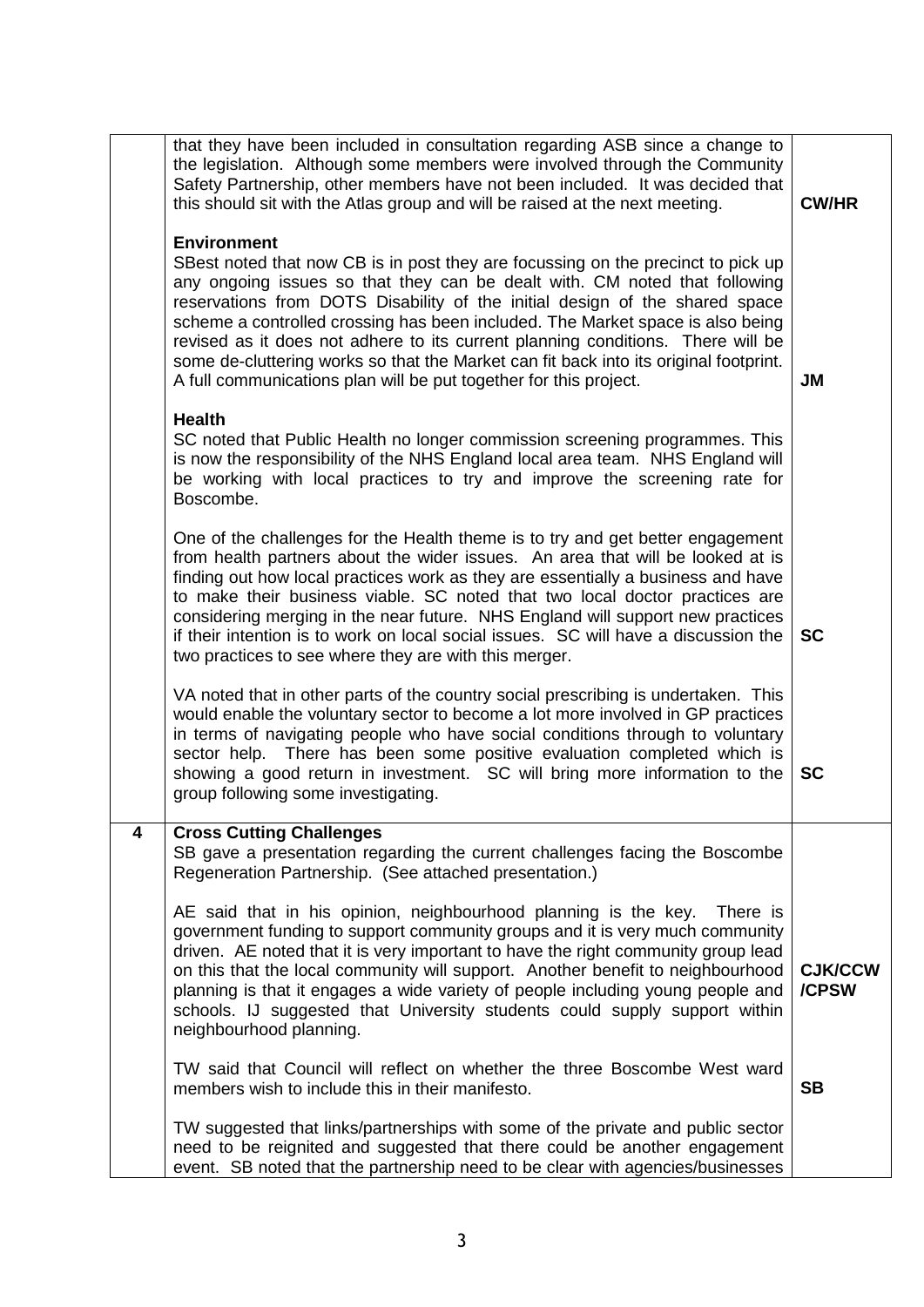| as to why they should be involved. SB will take this away for consideration.<br>SC suggested to the group that the negatively perceived housing stock i.e.<br>single units could be used in a different way other than housing predominantly<br>young males in need of support. This housing stock could be used for<br>students/graduates looking at starting up businesses who are looking for low<br>cost housing. This may potentially be more rewarding for investing in the local<br>community.<br>TW will ensure that all Council services have a focus on Boscombe.<br>In summary:<br>It was agreed that neighbourhood planning will be investigated<br>Longer term & comprehensive strategies and supporting policies are<br>$\bullet$                                                                    | <b>SB</b><br><b>TW</b> |
|--------------------------------------------------------------------------------------------------------------------------------------------------------------------------------------------------------------------------------------------------------------------------------------------------------------------------------------------------------------------------------------------------------------------------------------------------------------------------------------------------------------------------------------------------------------------------------------------------------------------------------------------------------------------------------------------------------------------------------------------------------------------------------------------------------------------|------------------------|
| needed<br>links/partnerships with partners need to be reignited<br>$\bullet$<br>It was agreed that Council services will be Boscombe focused<br>$\bullet$                                                                                                                                                                                                                                                                                                                                                                                                                                                                                                                                                                                                                                                          |                        |
| 5<br><b>Communications</b><br>The Boscombe Communications update was circulated with the agenda.<br>AB noted that a Bournemouth University graduate has completed a 'Portrait of<br>Boscombe' http://nadiaamura.com/portfolio/boscombe/                                                                                                                                                                                                                                                                                                                                                                                                                                                                                                                                                                            |                        |
| TW asked if there could be a new Boscombe DVD created to include the Old<br>School House, Darracott Road Centre and Coastal Activity Park. IJ suggested<br>that this could be and assessed piece of work set for students. CM and IJ to<br>consider this.<br>The group was reminded to send news stories through to JM which can be                                                                                                                                                                                                                                                                                                                                                                                                                                                                                | CM/IJ                  |
| released.<br><b>LAA Reward Funding Options</b><br>6<br>The following statement was tabled by DC<br>"The Joint Priorities investment fund provides Bournemouth 2026 Trust with<br>funding for its projects within the 4 priorities that will both benefit the community<br>in line with our charitable objects and provide a long term return in order for the<br>Trust to be sustainable.<br>B2026 Trust Board has provisionally allocated £35k for Boscombe Regeneration<br>Partnership for both this current year and next year but before allocation would<br>need to receive a report from the Partnership on the use of the £35k grant last<br>year and plans for use of future grant that have a coherent use of the funds.<br>They would be looking for BRP to use the fund for activities or projects that |                        |
| demonstrate innovation, clear outcomes and value for money that either lever in<br>match funding or provide a return either back to the Trust or to the Regeneration<br>Partnership. The Trust would not support the funding simply being used to<br>backfill posts and would be keen to see the involvement of the community and<br>voluntary sector in delivery.                                                                                                                                                                                                                                                                                                                                                                                                                                                 |                        |
| To date the Trust has spent around £65k of the investment fund on activities<br>related to Boscombe including Gladstone Mews development costs, BRP<br>allocation and community facilities research. We have a further £185,000<br>provisionally allocated for Boscombe over the next 2 years giving a total<br>potential investment from this fund of £250,000 which is one third of the whole<br>fund. The Board has chosen to allocate funding based on greatest need rather<br>than an even split between the priorities and Boscombe has benefited the most                                                                                                                                                                                                                                                   |                        |